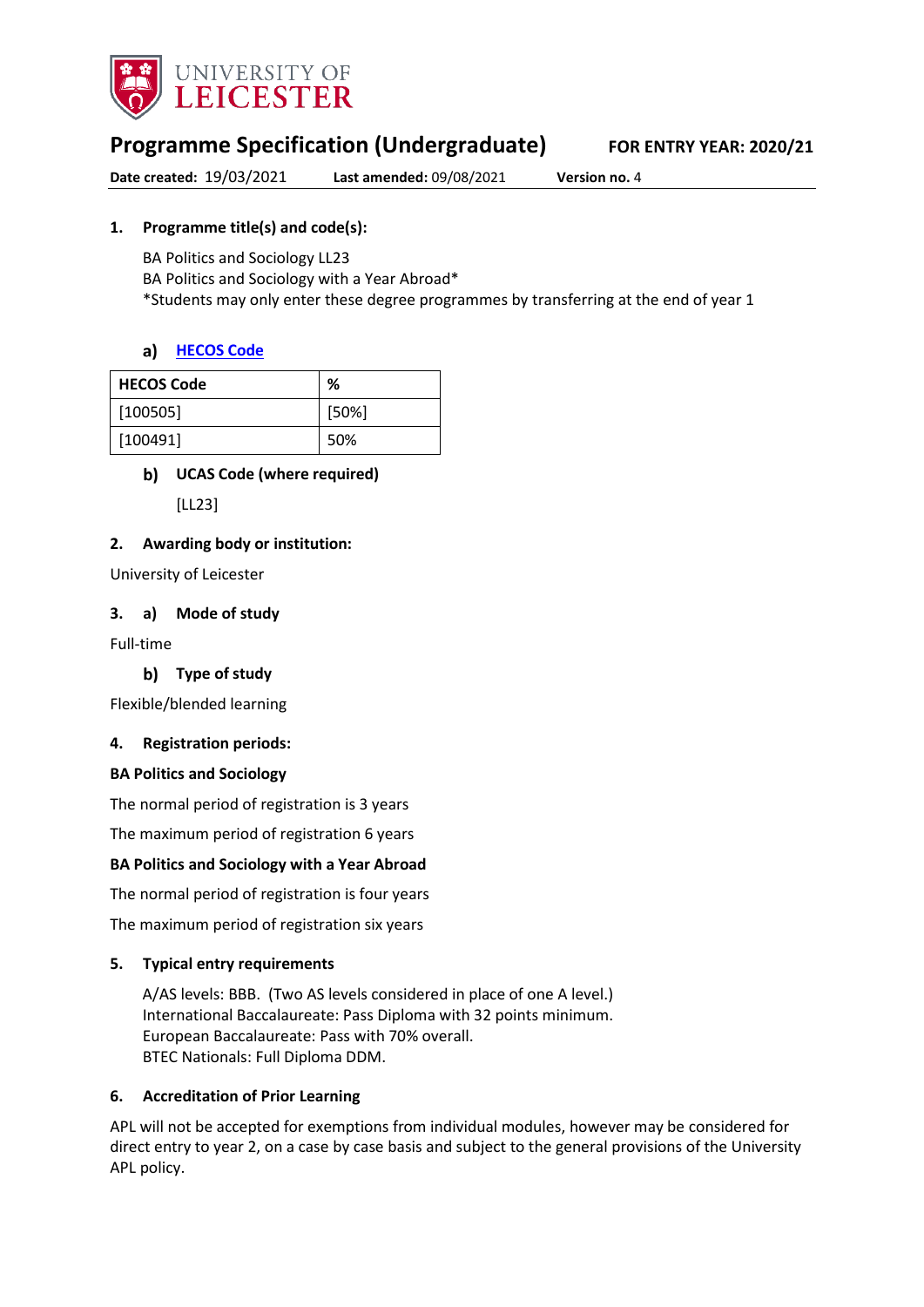## **7. Programme aims**

The programme aims to *[write for the student audience]*

- Provide a coherent and attractive curriculum by utilising the teaching and research expertise of the Department of Politics and International Relations and the Department of Sociology;
- Provide a rigorous programme of study, embodying a disciplinary flexibility, across both subjects and by exploring the intellectual synergies between Politics and Sociology;
- Enable students to apply a theoretical understanding of Politics within a sociological and contemporary context;
- Develop student expertise in the key areas of both disciplines allowing for dissertation specialisation in the final year;
- Provide a supportive, stimulating and challenging learning experience for students;
- Assist students to develop a range of cognitive and social skills relevant to their intellectual, vocational and personal development;
- Equip graduates with skills of research and analysis as a foundation for further study at postgraduate level in Politics, Sociology and cognate disciplines.

For those on the Year Abroad:

- provide an opportunity for Leicester students to spend their third year abroad, studying at a partner institution in Europe as part of the European Erasmus framework exchange program or a partner institution on another continent as part of the Study Abroad exchange programme;
- develop study skills in another university following a guided programme of learning for the period spent abroad;
- provide an opportunity for exchange students from partner institutions in another country to study in the United Kingdom;
- provide and build on links between the University of Leicester and its partner institutions
- develop an awareness of Politics and Sociology education in another country;
- develop a critical understanding of the different national, international and European political and social phenomena;
- develop an appreciation of the different approaches to the study of Politics and Sociology adopted by different types of scholars both in the United Kingdom and abroad;
- develop linguistic skills in a European language if the student goes to a partner university where the teaching language is not English.

### **8. Reference points used to inform the programme specification**

- QAA Framework for Higher Education Qualifications
- QAA Benchmarking statement for Politics and International Relations: **<http://www.qaa.ac.uk/en/Publications/Documents/SBS-politics-15.pdf>**
- QAA Benchmarking statement for Sociology: **[http://www.qaa.ac.uk/en/Publications/Documents/Subject-benchmark-statement-](http://www.qaa.ac.uk/en/Publications/Documents/Subject-benchmark-statement-Sociology.pdf)[Sociology.pdf](http://www.qaa.ac.uk/en/Publications/Documents/Subject-benchmark-statement-Sociology.pdf)**
- University Employability Strategy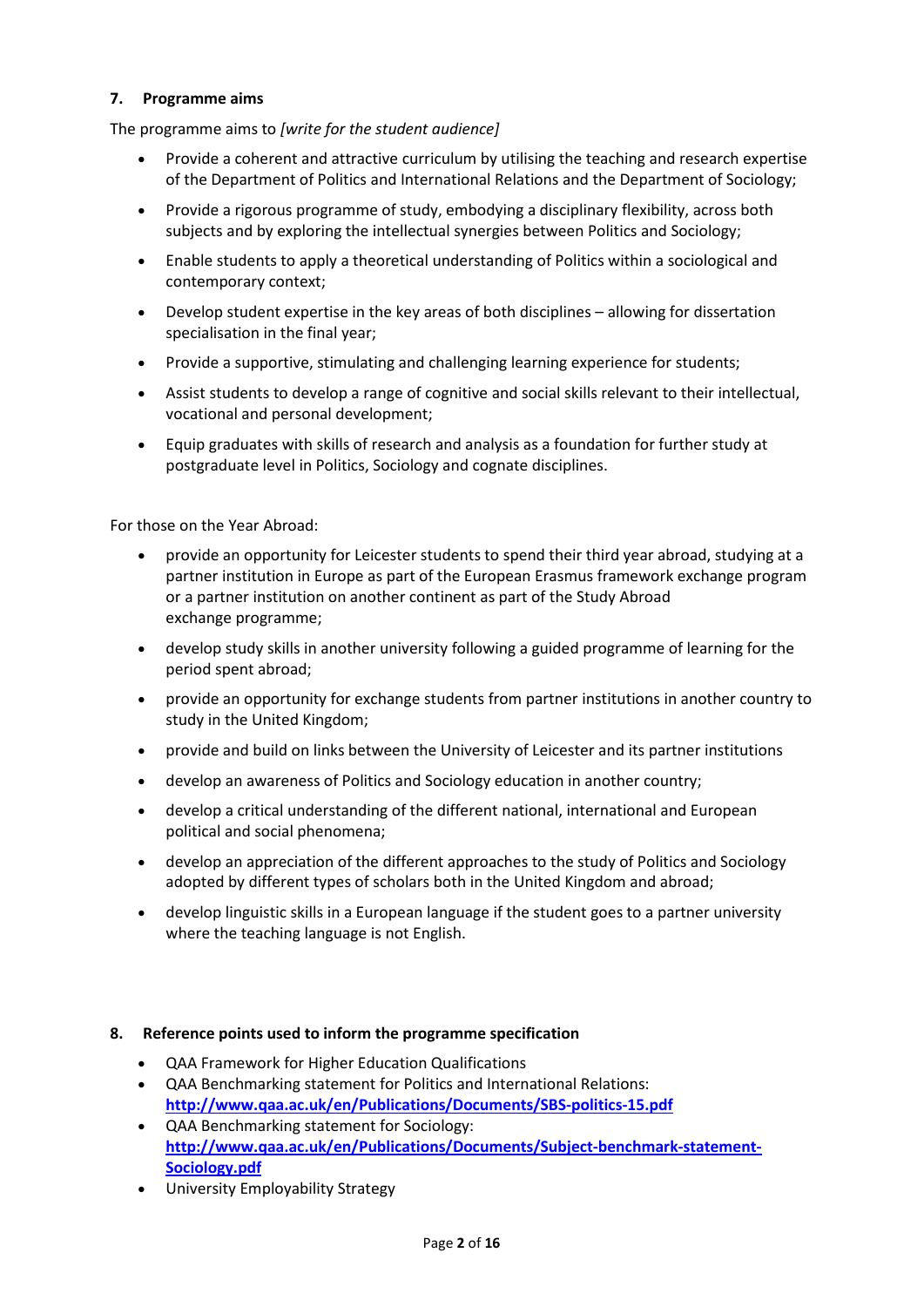- University of Leicester Periodic Development Review Report (February 2014)
- External Examiners' Reports
- First Destination Survey
- Student feedback (NSS)

## **9. Programme Outcomes**

Unless otherwise stated, programme outcomes apply to all awards specified in 1. Programme title(s).

### **Discipline specific knowledge and competencies**

i) Mastery of an appropriate body of knowledge

| <b>Intended Learning</b><br><b>Outcomes</b>                                                                                                                         | <b>Teaching and Learning Methods</b>                                                                                                                   | <b>How Demonstrated?</b>                                                                                                                                                                       |
|---------------------------------------------------------------------------------------------------------------------------------------------------------------------|--------------------------------------------------------------------------------------------------------------------------------------------------------|------------------------------------------------------------------------------------------------------------------------------------------------------------------------------------------------|
| Demonstrate mastery of an<br>appropriate body of<br>knowledge in Politics and<br>Sociology.                                                                         | Lectures, seminars, tutorials,<br>directed reading, problem-solving<br>exercises, individual consultations<br>with staff, and independent<br>research. | Essays, essay-based<br>examinations, dissertations, written<br>reports, reviews,<br>portfolios, seminar presentations,<br>contributions to class<br>discussions, problem-solving<br>exercises. |
| [Year Abroad]<br>Acquire knowledge of another<br>European language if the<br>student goes to a partner<br>university where the teaching<br>language is not English. | Language classes provided during<br>$2nd$ year; $3rd$ year abroad taught in<br>some cases in a foreign language.                                       | Essays, examinations, seminar<br>presentations and contributions to<br>tutorial                                                                                                                |

## ii) Understanding and application of key concepts and techniques

| <b>Intended Learning</b><br><b>Outcomes</b>                                                                                   | <b>Teaching and Learning Methods</b>                                                                                                                   | <b>How Demonstrated?</b>                                                                                                                                        |
|-------------------------------------------------------------------------------------------------------------------------------|--------------------------------------------------------------------------------------------------------------------------------------------------------|-----------------------------------------------------------------------------------------------------------------------------------------------------------------|
| Demonstrate the assimilation<br>of core<br>theoretical concepts and their<br>application in Politics and<br>Sociology.        | Lectures, seminars, tutorials,<br>directed reading, problem-solving<br>exercises, individual consultations<br>with staff, and independent<br>research. | Essays, essay-based<br>examinations,<br>dissertations, reviews,<br>portfolios, seminar<br>presentations, contributions to<br>class discussions, problem-solving |
| Demonstrate a familiarity and<br>engage critically with a range<br>of approaches, issues and<br>concepts in both disciplines. |                                                                                                                                                        | exercises, computer-based<br>exercises.                                                                                                                         |
| [Year Abroad]<br>As above                                                                                                     |                                                                                                                                                        |                                                                                                                                                                 |
|                                                                                                                               | As above.                                                                                                                                              | As above.                                                                                                                                                       |

iii) Critical analysis of key issues

| <b>Intended Learning</b><br><b>Outcomes</b> | <b>Teaching and Learning Methods</b>                      | <b>How Demonstrated?</b>                            |
|---------------------------------------------|-----------------------------------------------------------|-----------------------------------------------------|
| Develop and sustain<br>arguments addressing | Lectures, seminars,<br>tutorials, directed reading, group | Essays, essay-based<br>examinations, dissertations, |
| questions and issues in                     |                                                           | seminar presentations,                              |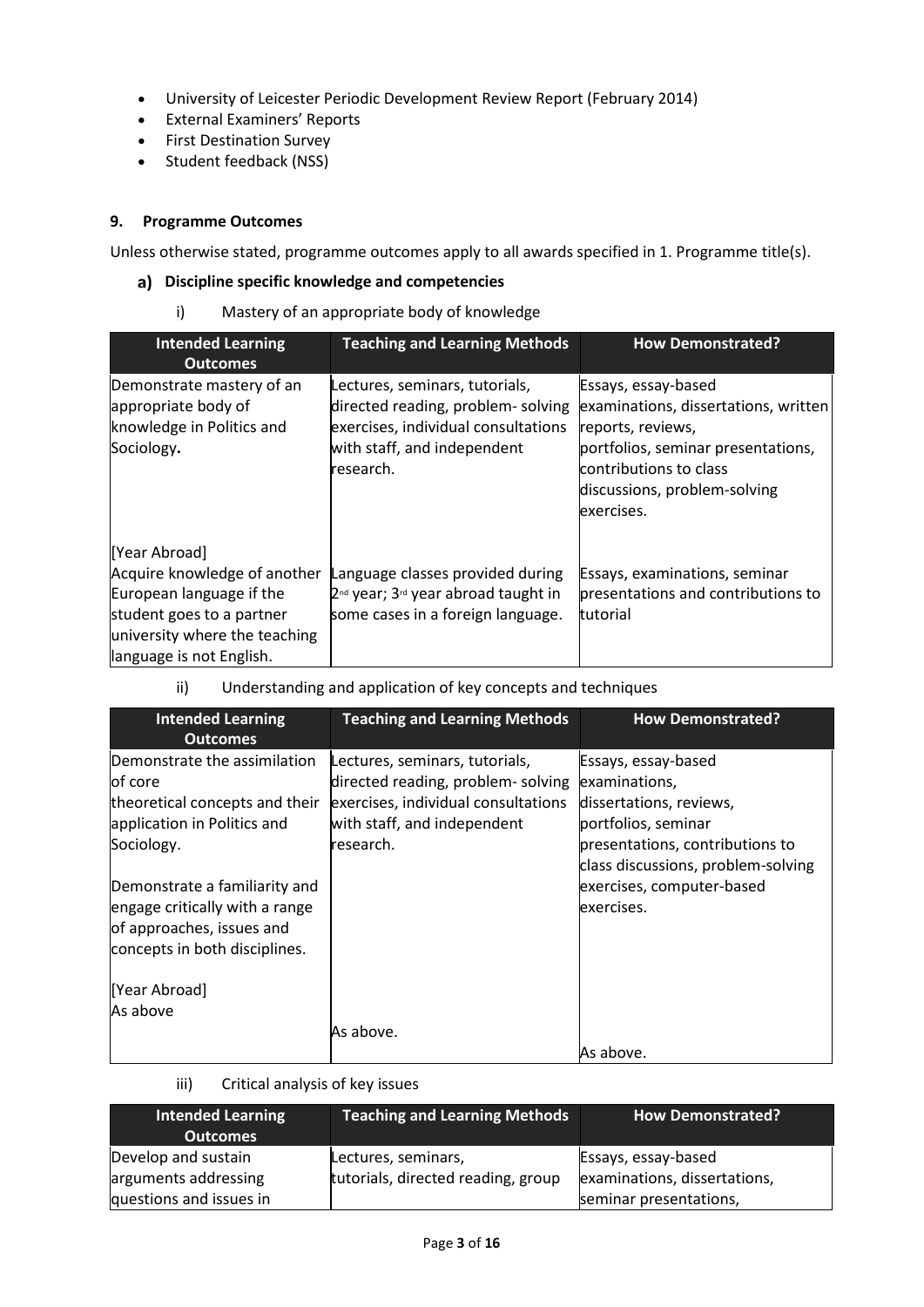| <b>Teaching and Learning Methods</b>                                                           | <b>How Demonstrated?</b>                                            |
|------------------------------------------------------------------------------------------------|---------------------------------------------------------------------|
| work, individual consultations with contributions to class<br>staff, and independent research. | discussions, problem-solving<br>exercises.                          |
|                                                                                                |                                                                     |
|                                                                                                |                                                                     |
| As above.                                                                                      | As above.                                                           |
|                                                                                                | developments in the disciplines<br>European politics and societies, |

# iv) Clear and concise presentation of material

| <b>Intended Learning</b><br><b>Outcomes</b>                                                                                                                                                      | <b>Teaching and Learning Methods</b>                              | <b>How Demonstrated?</b>                                                                                                                           |
|--------------------------------------------------------------------------------------------------------------------------------------------------------------------------------------------------|-------------------------------------------------------------------|----------------------------------------------------------------------------------------------------------------------------------------------------|
| Present issues and problems in Lectures, seminars, tutorials,<br>Politics and Sociology in a clear directed reading, group work,<br>and concise way in a variety<br>of written and oral formats. | individual consultations with<br>staff, and independent research. | Essays, essay-based<br>examinations,<br>dissertations, reviews,<br>portfolios, seminar presentations<br>and contributions to<br>class discussions. |

# v) Critical appraisal of evidence with appropriate insight

| <b>Intended Learning</b><br><b>Outcomes</b>                                                                                              | <b>Teaching and Learning Methods</b>                                                         | <b>How Demonstrated?</b>                                                                                                                                                                                    |
|------------------------------------------------------------------------------------------------------------------------------------------|----------------------------------------------------------------------------------------------|-------------------------------------------------------------------------------------------------------------------------------------------------------------------------------------------------------------|
| Read, analyse and reflect<br>critically and contextually<br>upon major texts and other<br>source materials in Politics and<br>Sociology. | Lectures, seminars, tutorials, group Essays, essay-based<br>staff, and independent research. | work, individual consultations with examinations, dissertations, written<br>reports, reviews,<br>portfolios, seminar presentations,<br>contributions to class<br>discussions, problem-solving<br>exercises. |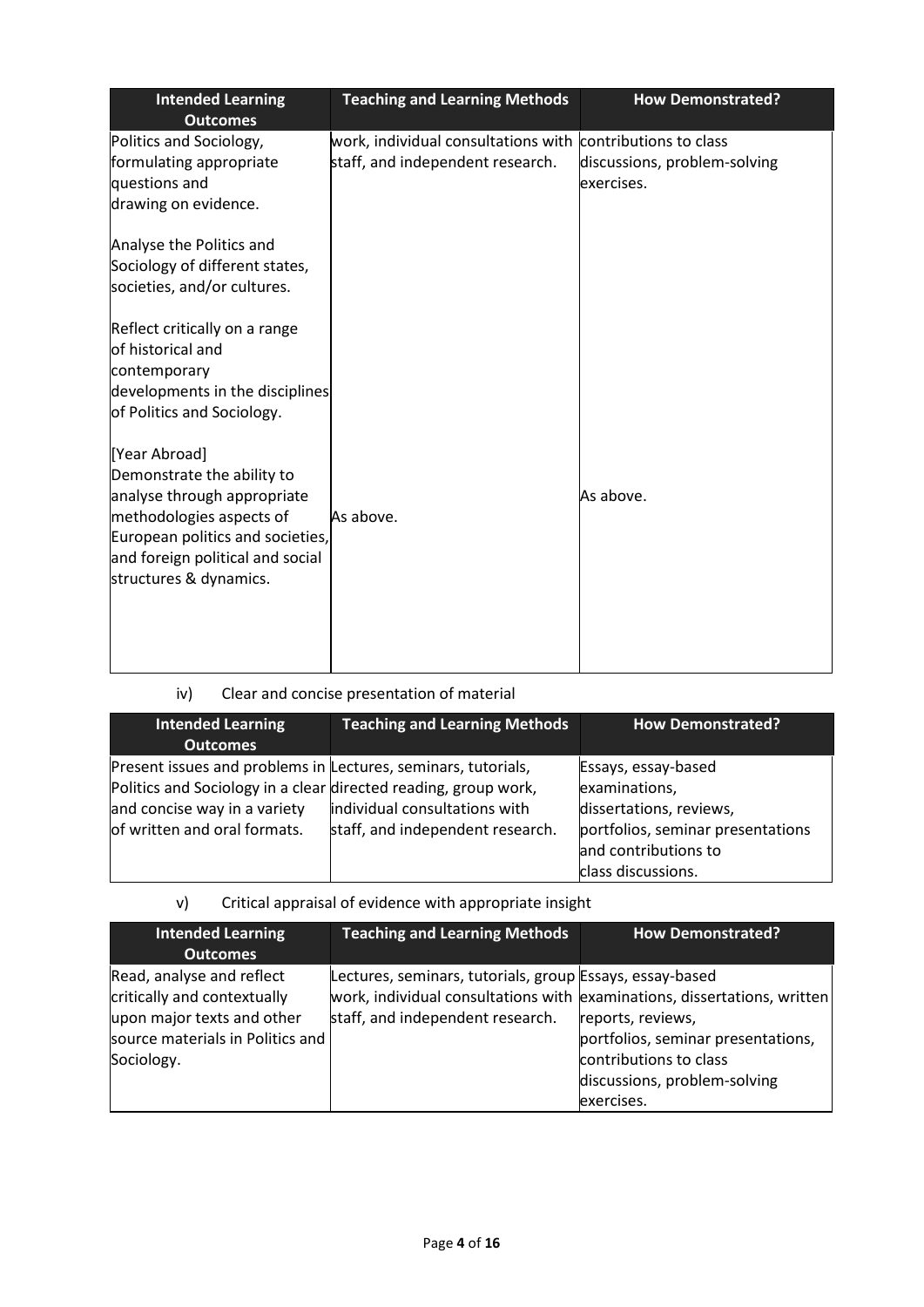vi) Other discipline specific competencies

| <b>Intended Learning</b><br><b>Outcomes</b>                                                                       | <b>Teaching and Learning Methods</b>                                                | <b>How Demonstrated?</b>                                                       |
|-------------------------------------------------------------------------------------------------------------------|-------------------------------------------------------------------------------------|--------------------------------------------------------------------------------|
| Plan, design, research and<br>present a sustained and<br>independently conceived<br>piece of writing in Politics. | Dissertation supervisions,<br>research methods classes and<br>independent research. | Independent research projects,<br>dissertations and research<br>presentations. |
| [Year Abroad]<br>Demonstrate inter-cultural<br>awareness and understanding.                                       | As above.                                                                           | As above.                                                                      |

## **b)** Transferable skills

i) Oral communication

| <b>Intended Learning</b><br><b>Outcomes</b>                                                                                                                                                                                          | <b>Teaching and Learning Methods</b>                                                                      | <b>How Demonstrated?</b>                                                                                  |
|--------------------------------------------------------------------------------------------------------------------------------------------------------------------------------------------------------------------------------------|-----------------------------------------------------------------------------------------------------------|-----------------------------------------------------------------------------------------------------------|
| Develop clarity, fluency and<br>coherence in oral<br>expression of issues in<br>Politics and Sociology.                                                                                                                              | Seminars, tutorials, group work,<br>individual consultations with staff<br>and feedback on presentations. | Seminar presentations,<br>contributions to class discussions,<br>individual dissertation<br>presentation. |
| Participate effectively as a<br>student in group<br>discussions.                                                                                                                                                                     |                                                                                                           |                                                                                                           |
| [Year Abroad]<br>To display the ability to<br>communicate in a European<br>language in a fluent, accurate<br>and appropriate manner if the<br>student goes to a partner<br>university where the teaching<br>language is not English. | Language classes.                                                                                         | Exercise, oral presentations.                                                                             |

| ii) | Written communication |
|-----|-----------------------|
|     |                       |

| <b>Intended Learning</b><br><b>Outcomes</b>                                                                    | <b>Teaching and Learning Methods</b>                                                                                                                                                                   | <b>How Demonstrated?</b>                                                                                                                              |
|----------------------------------------------------------------------------------------------------------------|--------------------------------------------------------------------------------------------------------------------------------------------------------------------------------------------------------|-------------------------------------------------------------------------------------------------------------------------------------------------------|
| Develop and sustain<br>arguments in Politics and<br>forms.                                                     | Seminars, tutorials, problem-<br>solving exercises, independent<br>Sociology in a variety of written research, individual consultations<br>with staff and feedback on<br>coursework and assessed work. | Essays, essay-based<br>examinations, dissertations, written<br>reports, reviews, portfolios, seminar<br>presentations, problem-<br>solving exercises. |
| Demonstrate clarity, fluency<br>and coherence in written<br>expression of issues in<br>Politics and Sociology. |                                                                                                                                                                                                        |                                                                                                                                                       |
| [Year Abroad]<br>To produce texts of various<br>types in a European language<br>demonstrating accuracy and     | Language classes, formative<br>coursework in partner institutions.                                                                                                                                     | As above.                                                                                                                                             |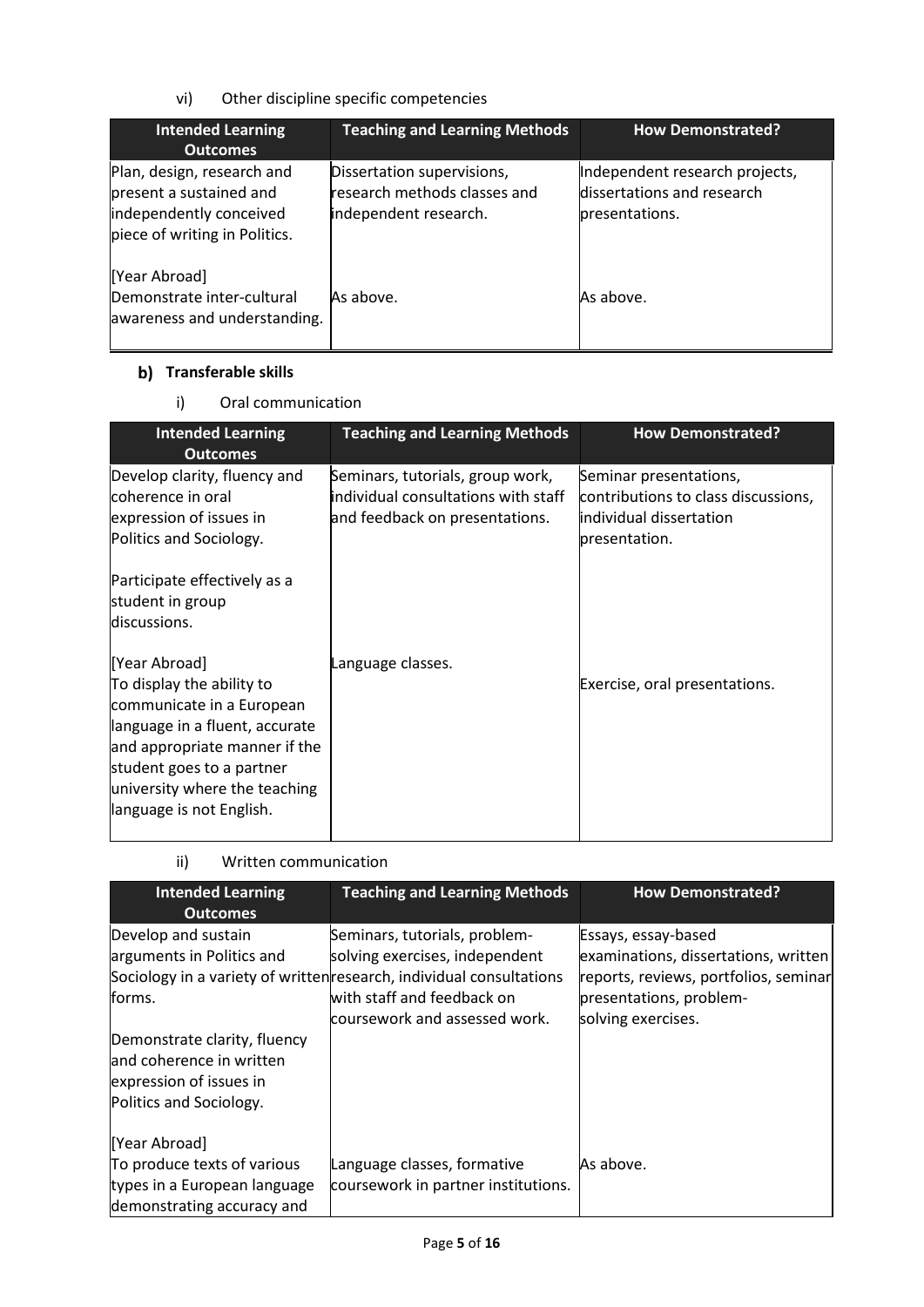| <b>Intended Learning</b><br><b>Outcomes</b>                                                                                           | <b>Teaching and Learning Methods</b> | <b>How Demonstrated?</b> |
|---------------------------------------------------------------------------------------------------------------------------------------|--------------------------------------|--------------------------|
| appropriate discourse<br>conventions if the student goes<br>to a partner university where<br>the teaching language is not<br>English. |                                      |                          |

# iii) Information technology

| Essays, independent research<br>Use IT to effectively<br>Induction programme,                                                                                                                                                                                                                                                                                                                                                                                                         | <b>Intended Learning</b><br><b>Outcomes</b> | <b>Teaching and Learning Methods</b> | <b>How Demonstrated?</b>                                                                                                              |
|---------------------------------------------------------------------------------------------------------------------------------------------------------------------------------------------------------------------------------------------------------------------------------------------------------------------------------------------------------------------------------------------------------------------------------------------------------------------------------------|---------------------------------------------|--------------------------------------|---------------------------------------------------------------------------------------------------------------------------------------|
| Politics and Sociology,<br>exercises, problem-based<br>learning resources,<br>including use of IT<br>independent research, interaction<br>exercises.<br>for bibliographic and<br>with staff and peers via Blackboard<br>archive searches, data<br>and email.<br>analysis and written/visual<br>presentation of work.<br>Integration of IT<br>into presentations<br>(e.g. PowerPoint) and research<br>[Year Abroad]<br>(e.g. Blackboard, online<br>archives/sources).<br>the internet. | support their studies in                    | computer practical classes, online   | projects, computer-based<br>With regard to the $3rd$ year of the<br>programme, communication with<br>students abroad is conducted via |

## iv) Numeracy

| <b>Intended Learning</b><br><b>Outcomes</b>                                                              | <b>Teaching and Learning Methods</b>     | <b>How Demonstrated?</b>                                                                   |
|----------------------------------------------------------------------------------------------------------|------------------------------------------|--------------------------------------------------------------------------------------------|
| Analyse data associated<br>with Politics and<br>Sociology using statistical<br>and graphical techniques. | Lectures, computer practical<br>classes. | Independent research<br>projects, computer-based<br>exercises, problem-based<br>exercises. |
|                                                                                                          |                                          | [Year Abroad]<br>Equivalent forms of assessment in<br>partner institutions.                |

# v) Team working

| <b>Intended Learning</b><br><b>Outcomes</b>                                                                                                                                     | <b>Teaching and Learning Methods</b>                         | <b>How Demonstrated?</b>                                                                                                                                 |
|---------------------------------------------------------------------------------------------------------------------------------------------------------------------------------|--------------------------------------------------------------|----------------------------------------------------------------------------------------------------------------------------------------------------------|
| Be able to work<br>collaboratively to jointly<br>explore issues and<br>arguments in Politics and<br>Sociology, and to<br>recognise the value of<br>working closely with others. | Interactive seminars, tutorials<br>and group-work exercises. | Participation in group work,<br>seminar presentations, role plays<br>and simulations, contributions to<br>class discussions, problem-based<br>exercises. |
| [Year Abroad]                                                                                                                                                                   |                                                              | [Year Abroad]                                                                                                                                            |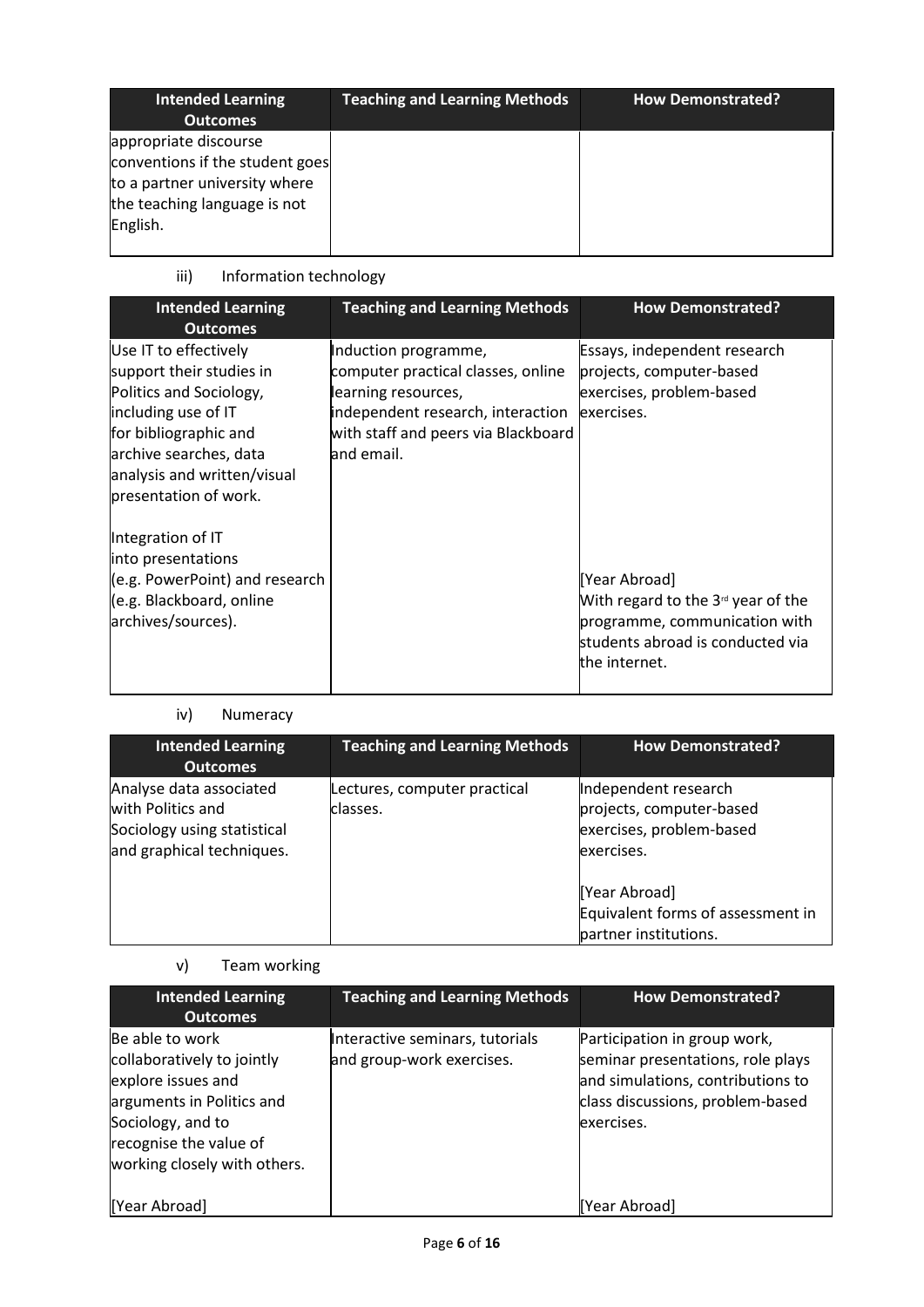| <b>Intended Learning</b><br><b>Outcomes</b> | Teaching and Learning Methods | <b>How Demonstrated?</b>            |
|---------------------------------------------|-------------------------------|-------------------------------------|
| Be able to work collaboratively             |                               | Plus equivalent forms of            |
| lin an                                      |                               | assessment in partner institutions. |
| international environment                   |                               |                                     |

# vi) Problem solving

| <b>Intended Learning</b><br><b>Outcomes</b>                                                                  | <b>Teaching and Learning Methods</b>                  | <b>How Demonstrated?</b>                                                                                  |
|--------------------------------------------------------------------------------------------------------------|-------------------------------------------------------|-----------------------------------------------------------------------------------------------------------|
| Address problems in<br>Politics and Sociology in depth<br>using a range of primary<br>and secondary sources. | Seminars, tutorials and<br>problem-solving exercises. | Essays, examinations, independent<br>research projects, written<br>reports, problem-solving<br>exercises. |
| Synthesise differing<br>approaches to both<br>disciplines.                                                   |                                                       |                                                                                                           |

vii) Information handling

| <b>Intended Learning</b><br><b>Outcomes</b>                                        | <b>Teaching and Learning Methods</b>                                                                                           | <b>How Demonstrated?</b>                          |  |
|------------------------------------------------------------------------------------|--------------------------------------------------------------------------------------------------------------------------------|---------------------------------------------------|--|
| Gather and deploy evidence<br>and data to find, retrieve,<br>sort and exchange new | Seminars, tutorials, directed<br>reading, specialist research<br>methods workshops, practical problem-reports, problem-solving | Essays, independent research<br>projects, written |  |
| information.                                                                       | solving exercises and online learning<br>resources.                                                                            | exercises.                                        |  |

viii) Skills for lifelong learning

| <b>Intended Learning</b><br><b>Outcomes</b>                                                                                                                                                                                                                                                | <b>Teaching and Learning Methods</b>                                                                                                                            | <b>How Demonstrated?</b>                            |
|--------------------------------------------------------------------------------------------------------------------------------------------------------------------------------------------------------------------------------------------------------------------------------------------|-----------------------------------------------------------------------------------------------------------------------------------------------------------------|-----------------------------------------------------|
| Demonstrate intellectual<br>independence through the<br>setting of research tasks and<br>the solving of problems in<br>Politics and Sociology.                                                                                                                                             | All of the above particularly<br>independent research.                                                                                                          | All of the above, particularly<br>the dissertation. |
| Reflect upon own learning<br>and achievements and plan<br>for personal, educational<br>and career development.                                                                                                                                                                             | Tutorials, career development<br>programmes, resource-based<br>learning, personal development<br>planning programme and individual<br>consultations with staff. | Portfolio, curriculum vitae.                        |
| [Year Abroad]<br>To demonstrate strategies for<br>maintenance and development foreign language repertoire.<br>of skills in a European<br>language if the student goes to<br>a partner university where the<br>teaching language is not<br>English. Adaptation to a foreign<br>environment. | Development of metalinguistic<br>awareness through language<br>self-monitoring and continued classes, tasks designed to expand a self-correct.                  | Language assignments, ability to                    |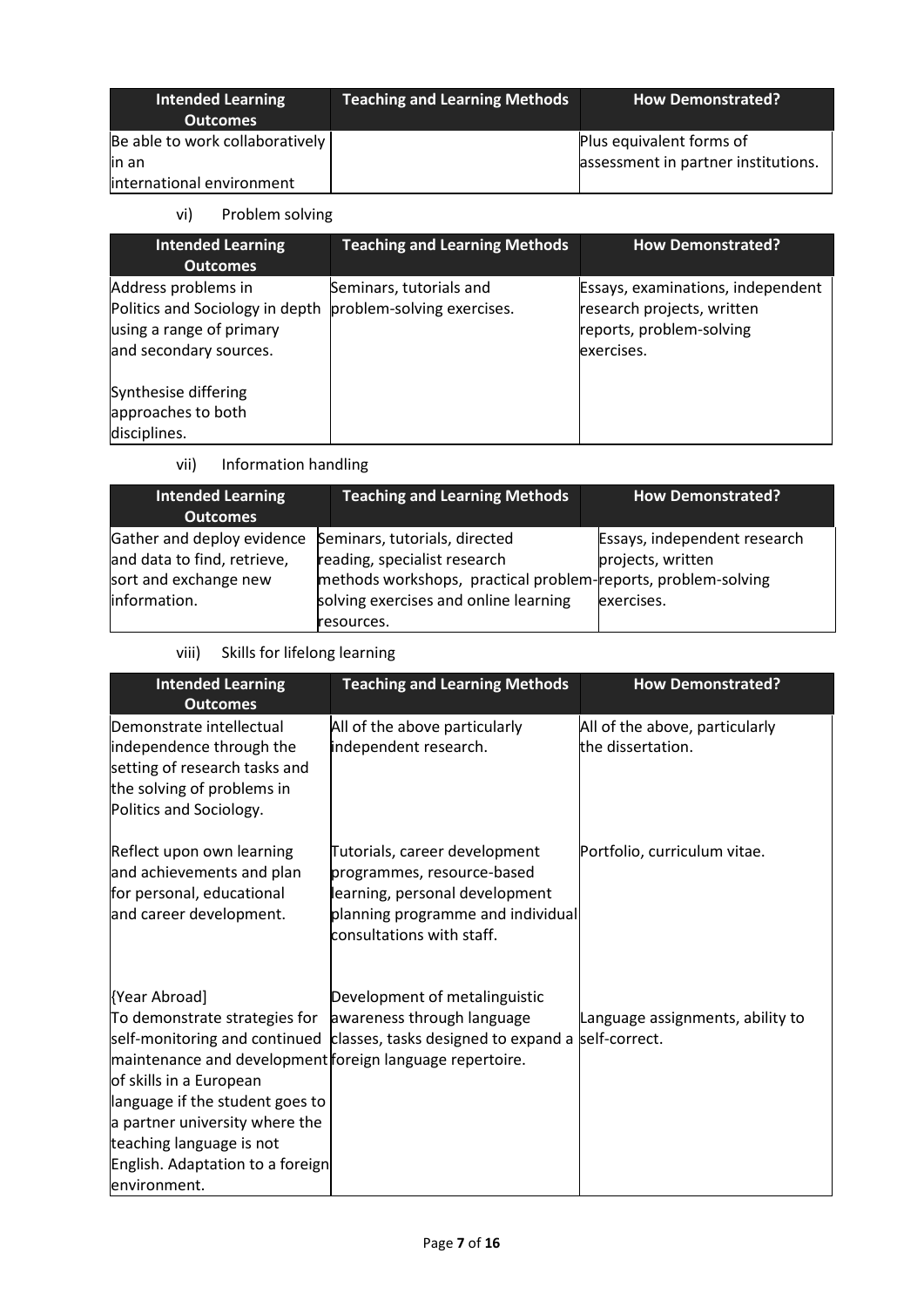### **10. Progression points**

Senate Regulation 5: Regulations governing undergraduate programmes of study: Senate Regulation 5: [Regulations governing undergraduate programmes of study.](http://www2.le.ac.uk/offices/sas2/regulations/documents/senatereg5-undergraduates.pdf)

In cases where a student has failed to meet a requirement to progress he or she will be required to withdraw from the course.

### **11. Scheme of Assessment:**

Scheme of Assessment: This programme follows the standard scheme of award and classification set out in [Senate Regulation 5](http://www2.le.ac.uk/offices/sas2/regulations/documents/senatereg5-undergraduates.pdf)

## **Application to Transfer from BA Politics and Sociology to BA Politics and Sociology with a Year Abroad**

Students are invited to apply at the end of their first year to transfer to the BA Politics and Sociology with a Year Abroad.

### **Progression from 2nd year to year abroad**

Students may progress to the year abroad with no more than 30 credits of failed modules in year 2. Good attendance and observation of academic obligations must continue to be maintained throughout year 2. Failure to do so may result in the opportunity to study abroad being withdrawn and the student being transferred to the BA Politics and Sociology (without year abroad) or withdrawn from the course entirely.

For the year abroad year students are required to complete the equivalent of 60 ECTS if studying at a European partner institution.

For a student to progress to the final year of the BA with a Year Abroad programme the following will apply:

- i.If the student is studying and being assessed in a foreign language he/she has to pass at least half of his/her second semester modules in the partner institution. This requirement emphasises that the year abroad is to be taken seriously as a period of study but is not so onerous as to negatively impact students on this programme. If a student has failed to pass half the credits in his/her second semester during the year abroad, including resit options as per the partner institution's rules, by the Board of Examiners, the Board will consider whether the student should have to transfer on to the BA Politics and Sociology (without year abroad) for their final year, taking their overall attendance and observation of academic obligations into consideration.
- ii.If the student is studying and being assessed in English he/she has to achieve an average of 50% for the whole year. If a student has failed to achieve an average of 50% for the year, including resit options as per the partner institution's rules, by the Board of Examiners, the Board will consider whether the student should have to transfer on to the BA Politics and Sociology (without year abroad) for their final year, taking their overall attendance and observation of academic obligations into consideration.
- iii.If the student is studying and being assessed in a combination of English and a Foreign Language the progression rules used will be based on the language used to teach the majority of modules. Therefore, if the majority of modules are taught in English the rules described in ii) above will apply, and if the majority of modules are taught in a Foreign Language the rules described in i) above will apply.

The year abroad will not contribute towards the overall classification, and will therefore be assessed on a pass or fail basis.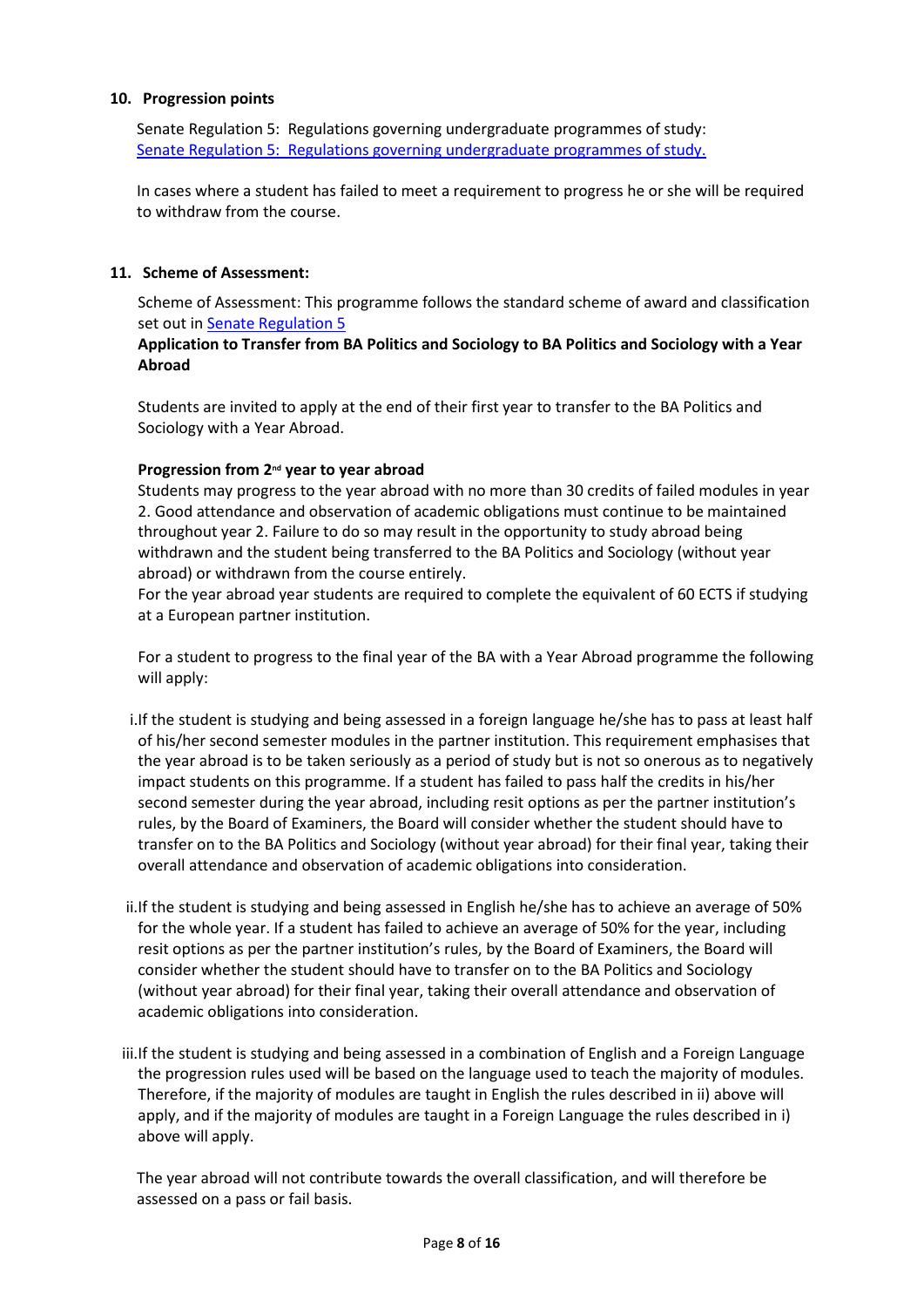### **12. Special features**

Students learning experience is enhanced by both Departments' strong commitment to developing synergy between its research and teaching activities.

Students may apply to transfer to the BA Politics and Sociology with a Year Abroad after successful completion of the first year and subsequent successful completion of the second year.

The BA Politics and Sociology with a Year Abroad provides for students spending their third year at one of our partner institutions and then returning to Leicester for their final year.

#### **13. Indications of programme quality**

Consistently positive feedback from External Examiners over a number of years. Highly positive outcome of the Periodic Developmental Review undertaken in 2014.

#### **14. External Examiner(s) reports**

The details of the External Examiner(s) for this programme and the most recent External Examiners' reports can be found [here.](https://exampapers.le.ac.uk/xmlui/handle/123456789/227)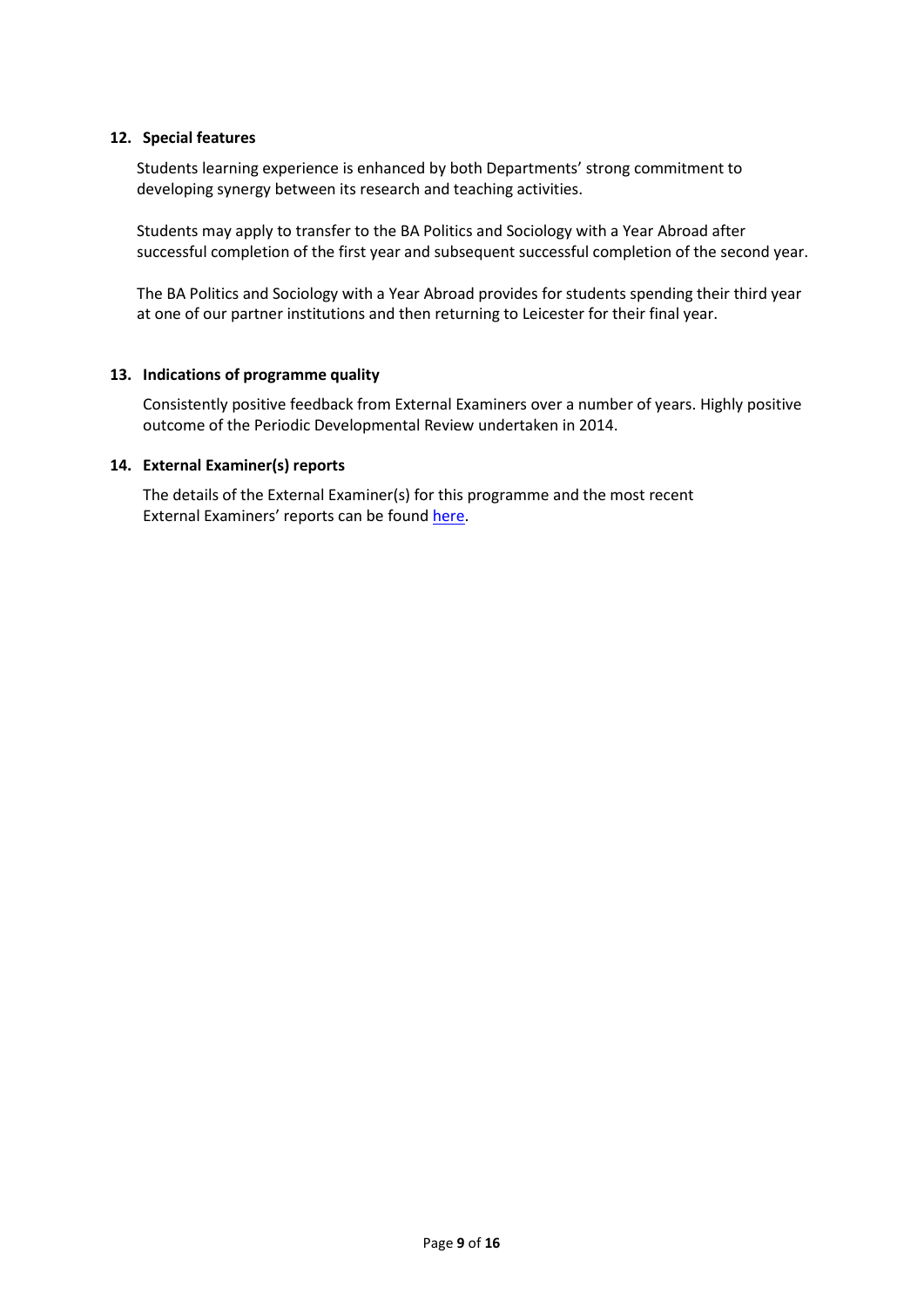

# **Programme Specification (Undergraduate) FOR ENTRY YEAR: 2020/21**

**Date created:** 19/03/2021 **Last amended:** 09/08/2021 **Version no.** 4

## **Appendix 1: Programme structure (programme regulations)**

The University regularly reviews its programmes and modules to ensure that they reflect the current status of the discipline and offer the best learning experience to students. On occasion, it may be necessary to alter particular aspects of a course or module.

[BA Politics and Sociology]

**Level 4/Year 1 2020/21**

Credit breakdown

| <b>Status</b> | <b>Year long</b> | Semester 1 | Semester 2 |
|---------------|------------------|------------|------------|
| Core          | n/a              | 60 credits | 30 credits |
| Optional      | n/a              | n/a        | 30 credits |

120 credits in total

## Core modules

| Delivery period  | Code   | Title                        | <b>Credits</b> |
|------------------|--------|------------------------------|----------------|
| Sem 1            | PL1319 | Politics, Power and Ethics   | 30 credits     |
| Sem 1            | SY1004 | Sociology: A Beginners Guide | 30 credits     |
| Sem <sub>2</sub> | SY1002 | Society in Transformation    | 30 credits     |

## SEMESTER 2

TWO Optional Modules in Politics from:

| Delivery period | Code   | <b>Title</b>              | <b>Credits</b> |
|-----------------|--------|---------------------------|----------------|
| Semester        | PL1011 | <b>Political Concepts</b> | 5 credits      |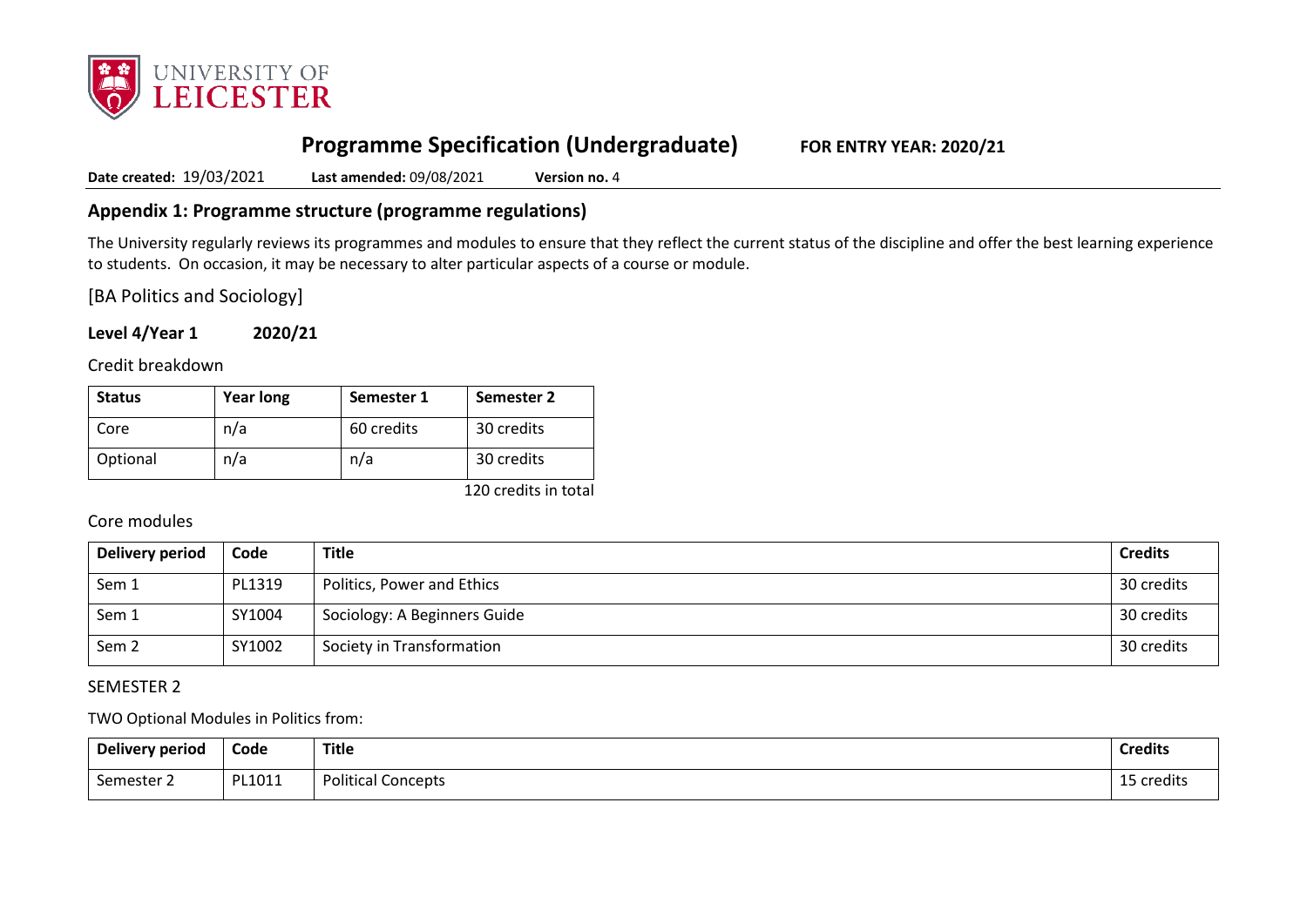| Delivery period | Code   | Title                                | <b>Credits</b> |
|-----------------|--------|--------------------------------------|----------------|
| Semester 2      | PL1012 | <b>Comparative European Politics</b> | 15 credits     |
| Semester 2      | PL1021 | Power in the World Economy           | 15 credits     |

# **Level 5/Year 2 2021/22**

# Credit breakdown

| <b>Status</b> | <b>Year long</b> | Semester 1 | Semester 2 |
|---------------|------------------|------------|------------|
| Core          | n/a              | 15 credits | 15 credits |
| Optional      | n/a              | 45 credits | 45 credits |

120 credits in total

# Core modules

| Delivery period  | Code   | Title                       | <b>Credits</b> |
|------------------|--------|-----------------------------|----------------|
| Sem 1            | PL2094 | <b>Political Analysis 1</b> | 15 credits     |
| Sem <sub>2</sub> | PL2095 | <b>Political Analysis 2</b> | 15 credits     |

# SEMESTER 1

# TWO Optional Modules in Sociology from:

| Delivery period | Code   | <b>Title</b>                       | <b>Credits</b> |
|-----------------|--------|------------------------------------|----------------|
| Semester 1      | SY2012 | Youth, Young Adulthood and Society | 15 credits     |
| Semester 1      | SY2091 | Live Sociology                     | 15 credits     |
| Semester 1      | SY2094 | <b>Gender and Society</b>          | 15 credits     |
| Semester 1      | MS2011 | Digital Media and Everyday         |                |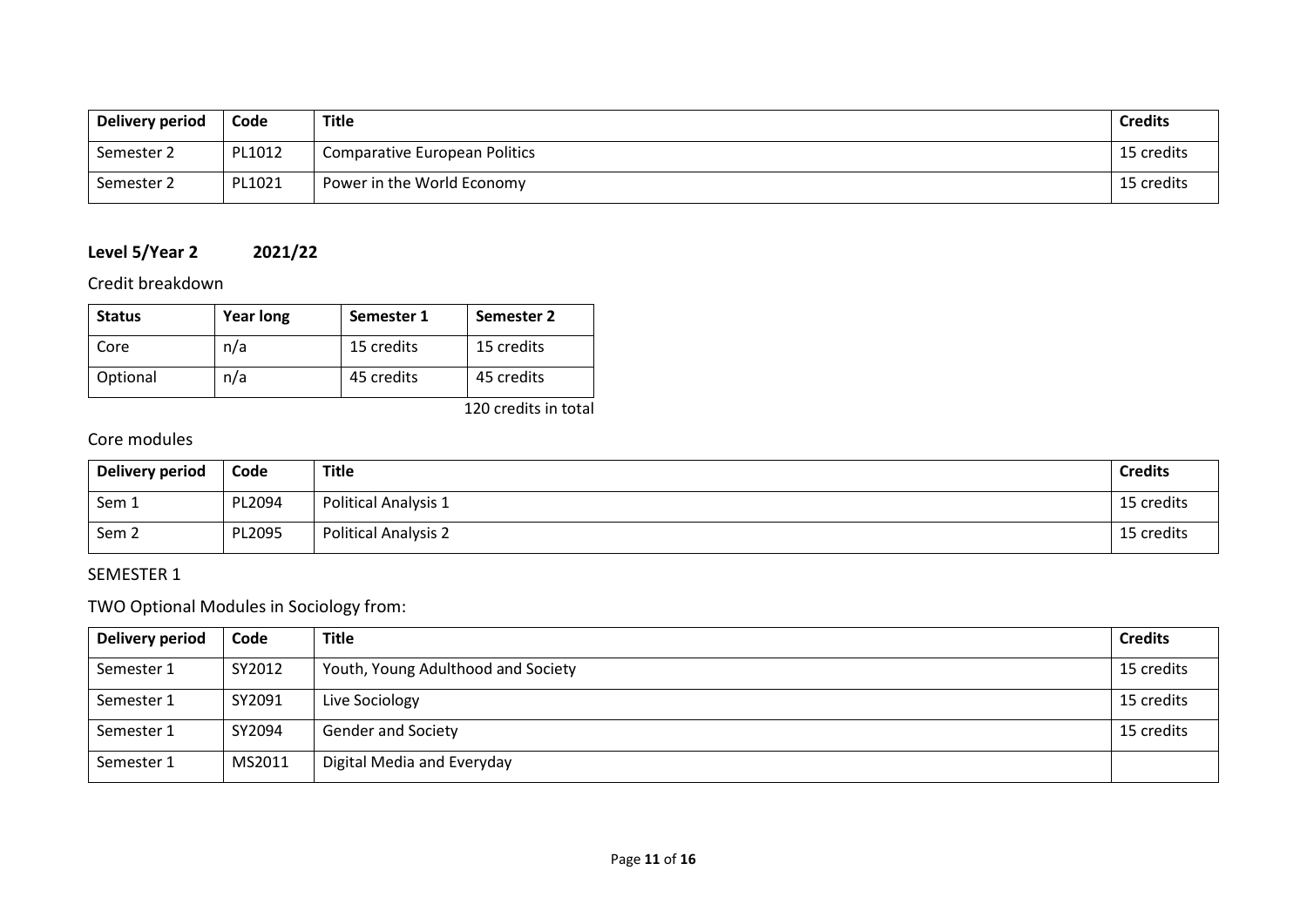## AND ONE Optional Module in Politics from:

| Delivery period | Code   | <b>Title</b>                              | <b>Credits</b> |
|-----------------|--------|-------------------------------------------|----------------|
| Semester 1      | PL2011 | Political Ideas                           | 15 credits     |
| Semester 1      | PL2020 | Political Parties in Contemporary Britain | 15 credits     |
| Semester 1      | PL2021 | Sex and Gender in Global Politics         | 15 credits     |

## SEMESTER 2

## ONE Optional Module in Politics from:

| Delivery period | Code   | <b>Title</b>                                           | <b>Credits</b> |
|-----------------|--------|--------------------------------------------------------|----------------|
| Semester 2      | PL2016 | <b>European Union Politics</b>                         | 15 credits     |
| Semester 2      | PL2019 | The Making of Contemporary US Foreign Policy           | 15 credits     |
| Semester 2      | PL2027 | Contemporary Political Philosophy: Theories of Justics | 15 credits     |

# AND TWO Optional Modules in Sociology from:

| Delivery period | Code   | <b>Title</b>                          | <b>Credits</b> |
|-----------------|--------|---------------------------------------|----------------|
| Semester 2      | SY2089 | Work, Employment and Society          | 15 credits     |
| Semester 2      | SY2098 | Sociology through Literature and Film | 15 credits     |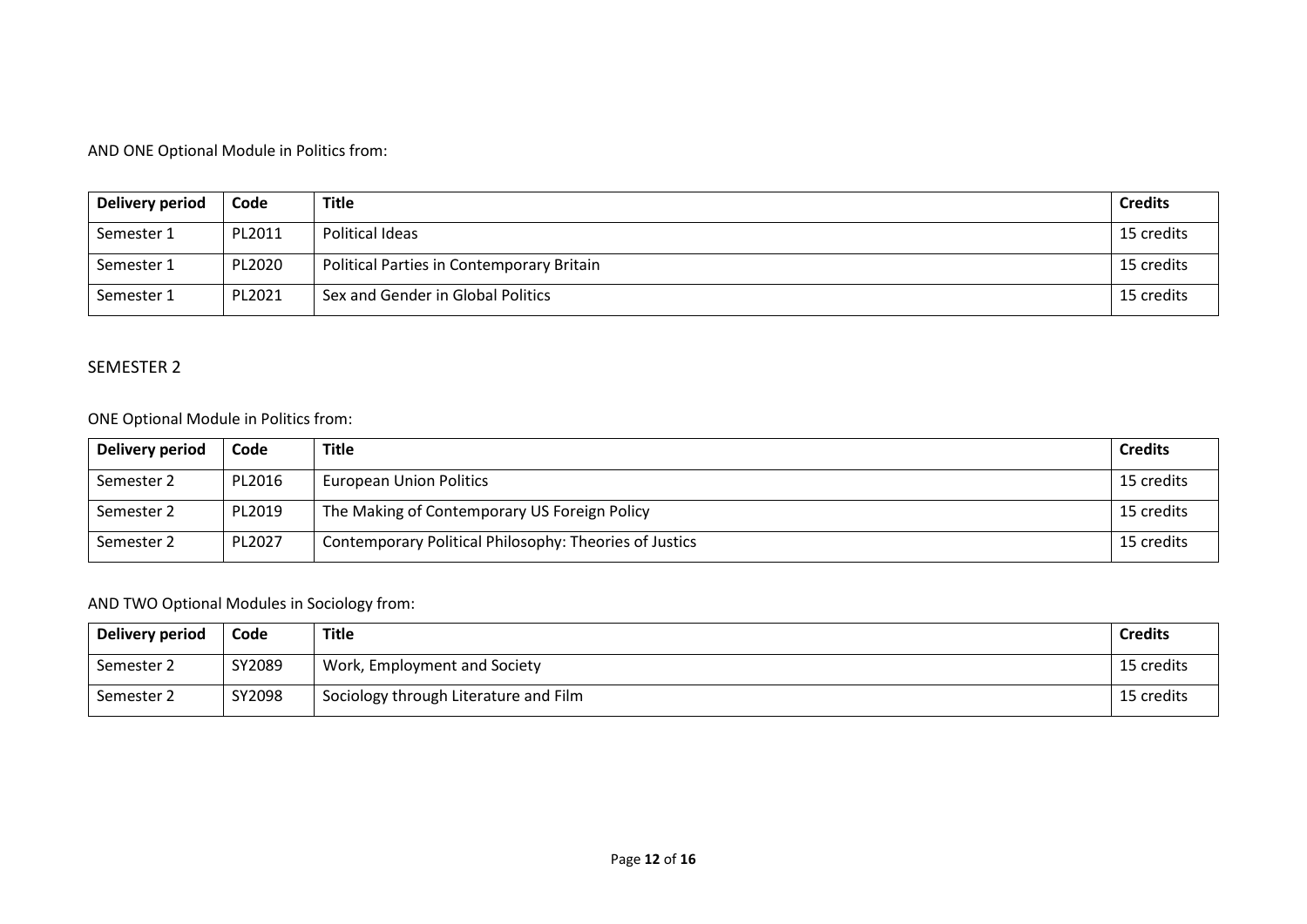# **Level 6/Year 3 2022/23**

## Credit breakdown

| <b>Status</b> | <b>Year long</b> | Semester 1 | Semester 2 |
|---------------|------------------|------------|------------|
| Core          | n/a              | 30 credits | 30 credits |
| Optional      | n/a              | 30 credits | 30 credits |

120 credits in total

## Core modules

| Delivery period | Code   | <b>Title</b>                                     | <b>Credits</b> |
|-----------------|--------|--------------------------------------------------|----------------|
| Sem 1           | SY3102 | Sociology Research Project (Part 1)              | 30 credits     |
| Sem 1           | SY3101 | Real World Research: Research Intensive (Part 1) | 30 credits     |
| Sem 1           | PL3094 | Politics Dissertation 1                          | 15 credits     |

### **Notes**

Students take either SY3102, OR SY3101, OR PL3094

## Option modules

TWO Optional Modules if a student is taking a Sociology Dissertation, or THREE Optional modules if a student is taking a Politics Dissertation.

## **SEMESTER TWO**

## Core modules

| Delivery period  | Code   | Title                                            | <b>Credits</b> |
|------------------|--------|--------------------------------------------------|----------------|
| Sem <sub>2</sub> | SY3102 | Sociology Research Project (Part 2)              | 15 credits     |
| Sem <sub>2</sub> | SY3101 | Real World Research: Research Intensive (Part 2) | 15 credits     |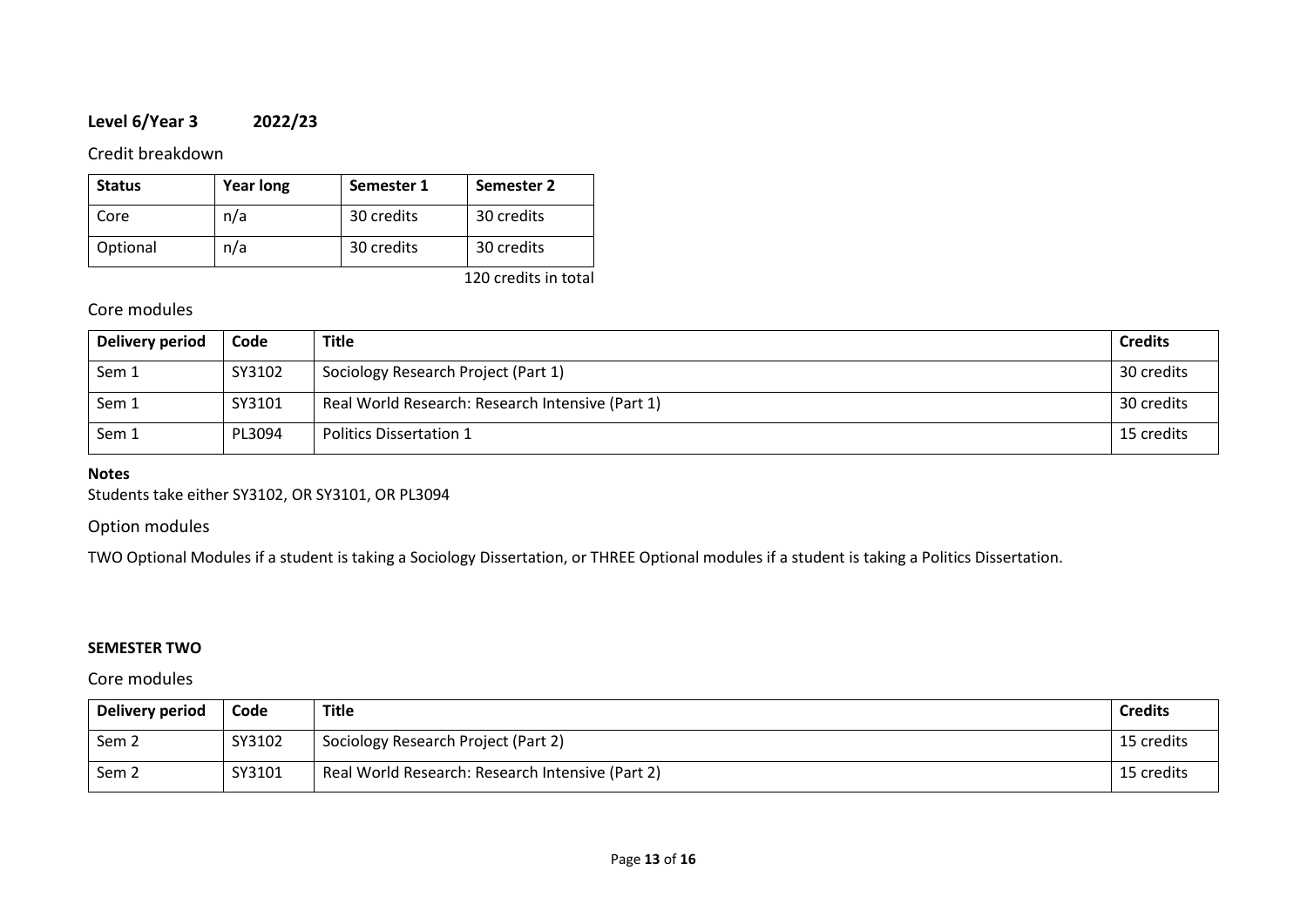| Delivery period | Code<br>- - - - | <b>Title</b>                   | <b>Credits</b>     |
|-----------------|-----------------|--------------------------------|--------------------|
| Sem 2           | PL3095          | <b>Politics Dissertation 2</b> | ึ 2∩<br>30 credits |

### **Notes**

Students choose EITHER SY3102, OR SY3101, OR PL3094.

Optional modules

TWO Optional Modules if a student is taking a Sociology Dissertation, or THREE Optional Modules if a student is taking a Politics Dissertation.

# **FINAL YEAR OPTIONS**

| <b>Delivery period</b> | Code   | <b>Title</b>                                               | <b>Credits</b> |
|------------------------|--------|------------------------------------------------------------|----------------|
| Sem 1                  | PL3060 | <b>FEMINISM</b>                                            | 15 credits     |
| Sem 1                  | PL3071 | THE AMERICAN PRESIDENCY                                    | 15 credits     |
| Sem 1                  | PL3103 | THE POLITICS OF WAR AND PEACE: NORTHERN IRELAND AFTER 1972 | 15 credits     |
| Sem 1                  | PL3106 | PARLIAMENTARY STUDIES                                      | 15 credits     |
| Sem 1                  | PL3107 | BREXIT AND BRITISH POLITICS                                | 15 credits     |
| Sem 1                  | PL3122 | THE POLITICAL LEGACIES OF CONFLICT IN NORTHERN IRELAND     | 15 credits     |
| Sem 1                  | PL3140 | CLIMATE CHANGE: ETHICS, ISSUES, JUSTICE                    | 15 credits     |
| Sem 1                  | PL3142 | POLITICS OF THE INTERNATIONAL DRUG TRADE                   | 15 credits     |
| Sem 1                  | PL3143 | INTERNATIONAL MIGRATION IN THE AGE OF SECURITISATION       | 15 credits     |
| Sem 1                  | PL3146 | CORRUPTION, INFORMALITY & SCANDALS                         | 15 credits     |
| Sem 1                  | SY3082 | LIVING WITH RISK                                           | 15 credits     |
| Sem 1                  | SY3090 | DRUGS AND SOCIETY                                          | 15 credits     |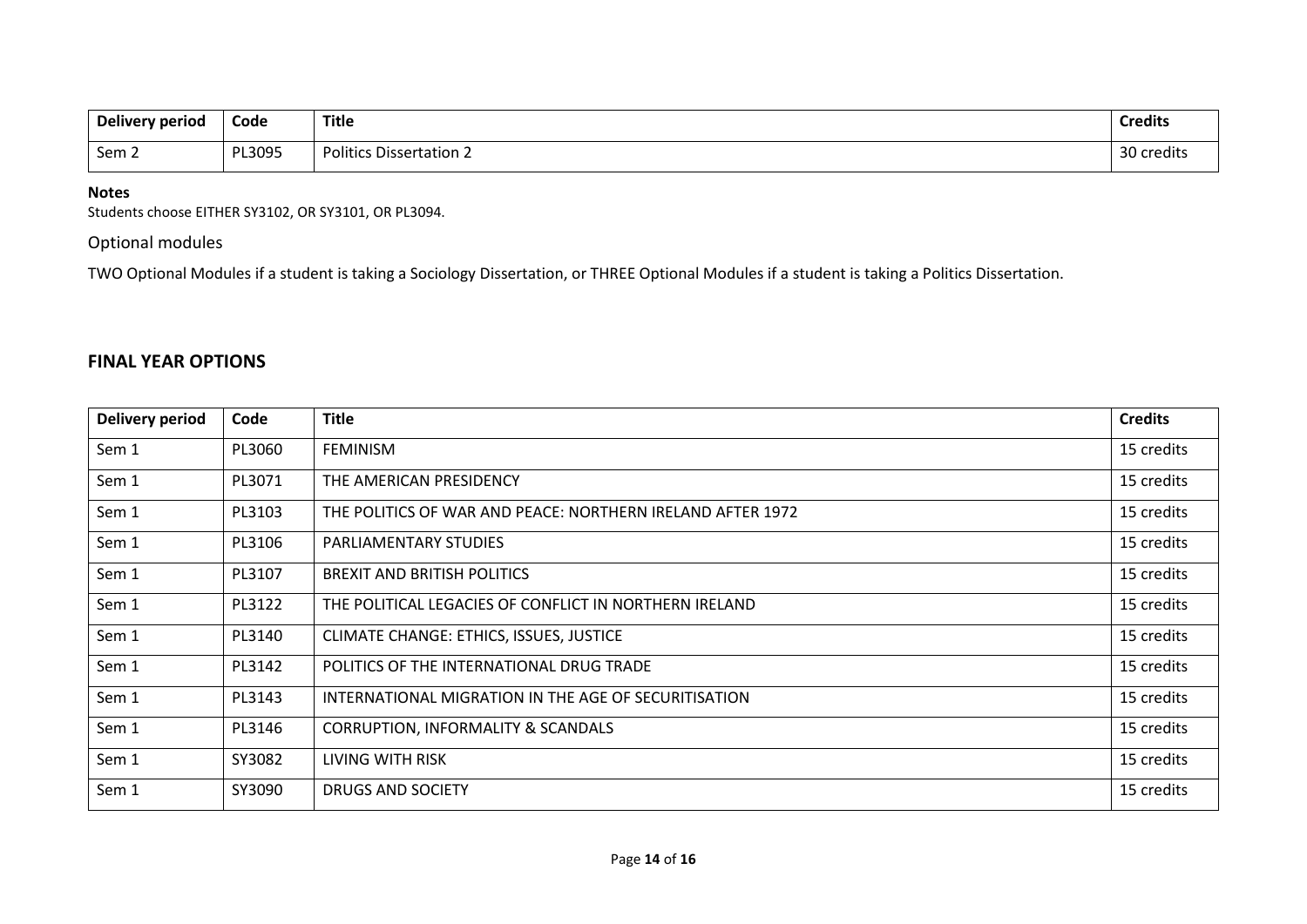| Delivery period  | Code   | <b>Title</b>                                           | <b>Credits</b> |
|------------------|--------|--------------------------------------------------------|----------------|
| Sem 1            | SY3100 | SOCIAL PSYCHOLOGY                                      | 15 credits     |
| Sem 2            | PL3076 | POLITICS AND THE ENVIRONMENT                           | 15 credits     |
| Sem 2            | PL3098 | THE CONSERVATIVES: CRISIS AND RECOVERY                 | 15 credits     |
| Sem <sub>2</sub> | PL3114 | AMERICAN POLITICAL DEVELOPMENT                         | 15 credits     |
| Sem <sub>2</sub> | PL3118 | <b>GLOBAL JUSTICE AND HUMAN RIGHTS</b>                 | 15 credits     |
| Sem 2            | PL3121 | THE POLITICS OF SLAVERY                                | 15 credits     |
| Sem <sub>2</sub> | PL3122 | THE POLITICAL LEGACIES OF CONFLICT IN NORTHERN IRELAND | 15 credits     |
| Sem 2            | PL3127 | POLITICAL PARTICIPATION IN BRITAIN                     | 15 credits     |
| Sem <sub>2</sub> | PL3136 | DEMOCRACY AND EU MEMBERSHIP IN POST-COMMUNIST EUROPE   | 15 credits     |
| Sem 2            | SY3057 | <b>FOOTBALL AND SOCIETY</b>                            | 15 credits     |
| Sem 2            | SY3094 | SPACE, PLACE AND CONTEMPORARY CULTURE                  | 15 credits     |
| Sem 2            | SY3094 | THE AUTO/BIOGRAPHICAL SOCIETY                          | 15 credits     |
| Sem <sub>2</sub> | SY3095 | SOCIOLOGY OF HEALTH AND ILLNESS                        | 15 credits     |
| Sem 2            | SY3096 | <b>GROWING UP AND GROWING OLDER</b>                    | 15 credits     |
| Sem <sub>2</sub> | SY3098 | THE GLOBAL SEX TRADE                                   | 15 credits     |

*Students' choice of optional modules must result in a total of 60 credits of Sociology modules and 60 credits of Politics modules for the third year as a whole.*

### For those on a Year Abroad

T

he third year will be spent abroad either taking approved courses amounting to 120 Leicester credits in an institution associated with the Department of Politics and International Relations under the Erasmus framework student mobility programme, (European institutions), or under the University's Study Abroad programme (institutions outside the European Union). Students will be required to complete the approved courses satisfactorily. Passing examinations in those courses shall be regarded as evidence of the students having completed them satisfactorily. Students who, in the opinion of the Board of Examiners, have